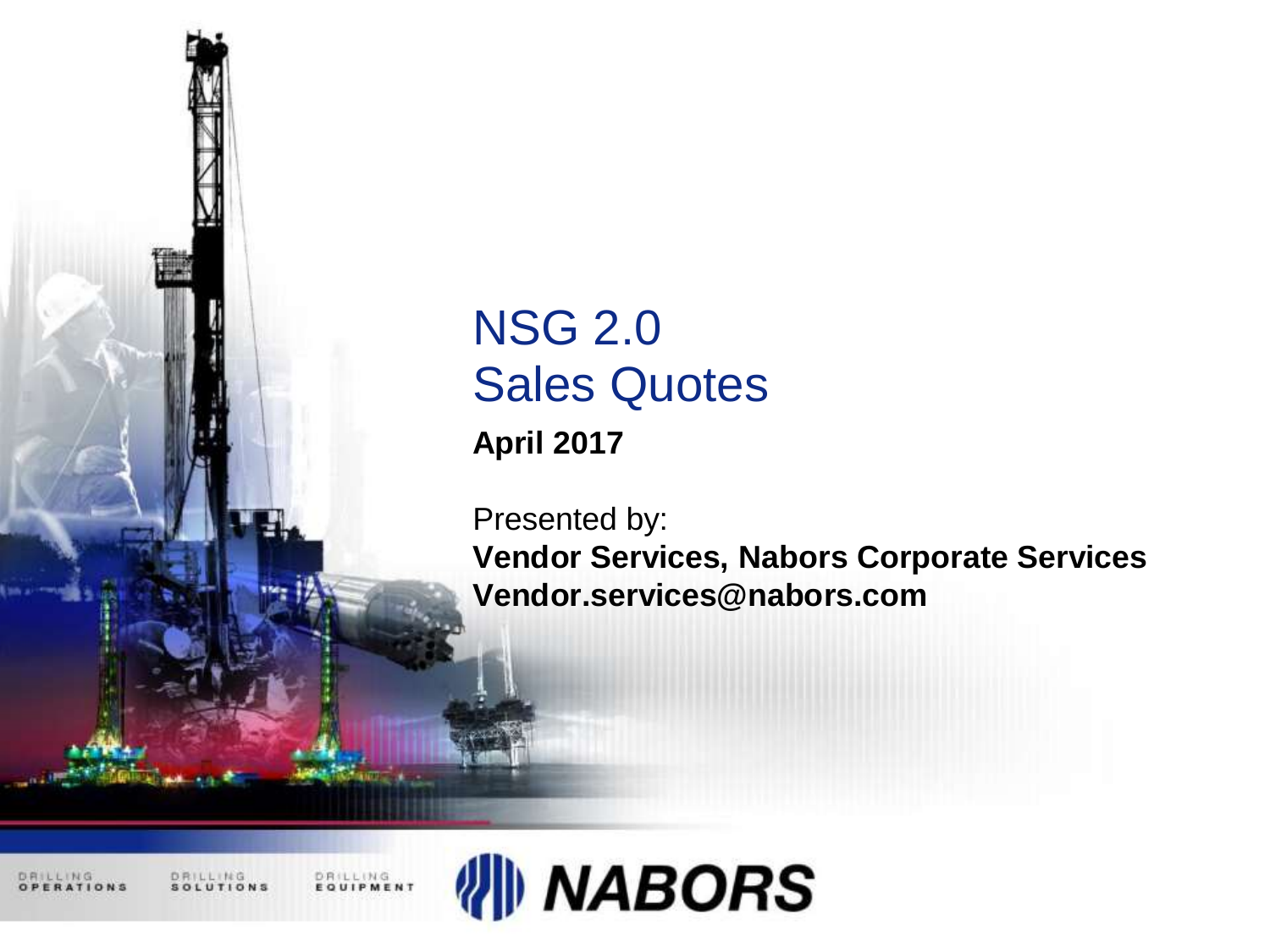# **NOTE: The Oracle Portal should only be used to access documents from NABORS COPRORATE SERVICES, NABORS ALASKA or NABORS CANADA. To access documents from any other Nabors entity (NLF2, Canrig etc.) the User should log in to the NSG portal.**

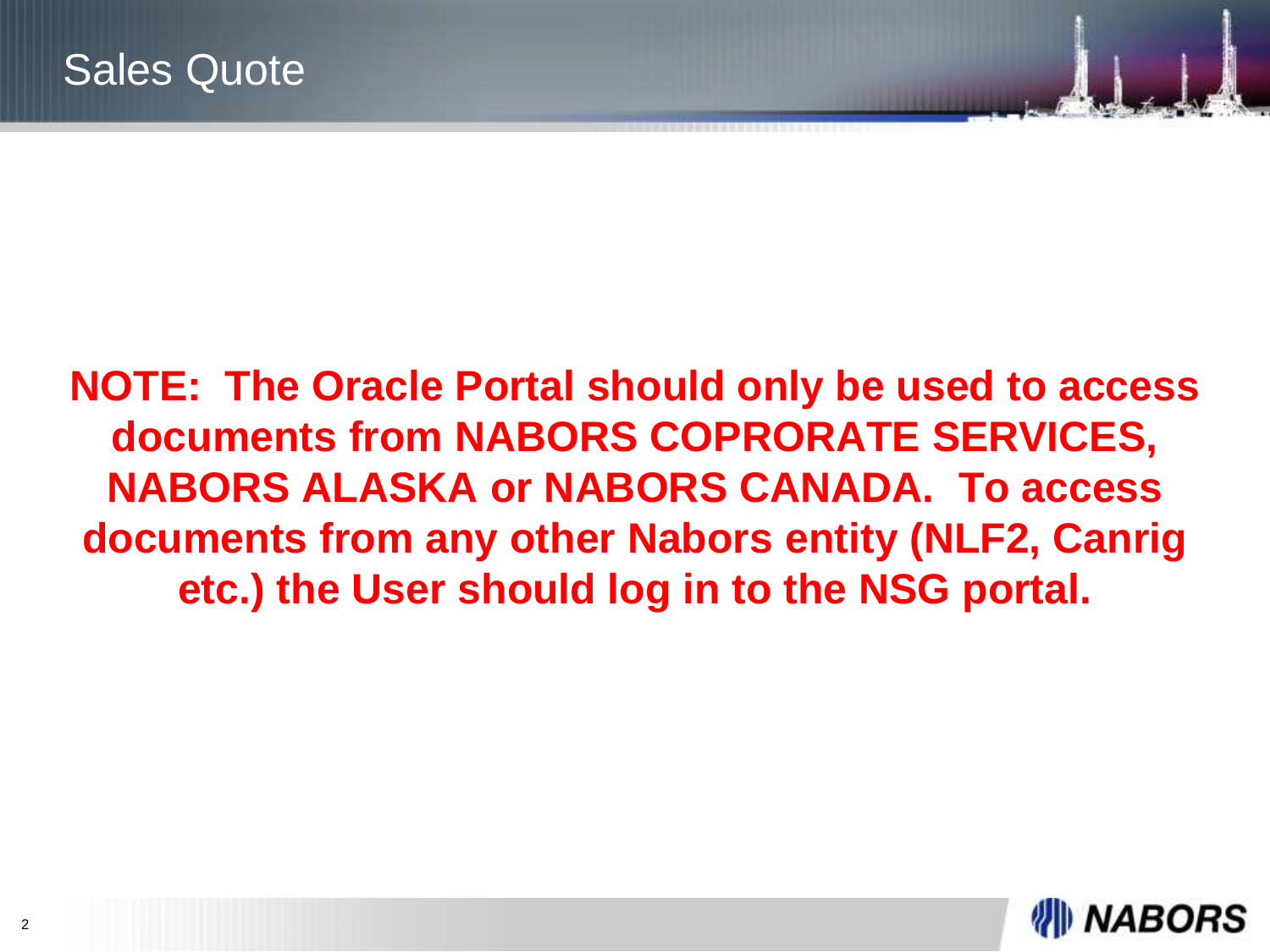To create a Sales Quote the User must first acknowledge intent to participate in the Request for Quote process. (To review this process please see the document titled NSG 2.0 Request for Quotes)

In the Actions field select the Create Quote option and then click Go.

| <b>LANGE</b><br>$\sim$ $\sim$                                                                                                  |                                                                                                                                                                                                                |
|--------------------------------------------------------------------------------------------------------------------------------|----------------------------------------------------------------------------------------------------------------------------------------------------------------------------------------------------------------|
| <b>Negotiations</b>                                                                                                            | <b>Lat Navigator W. Cavories W</b><br>Home Logout Help Proferences                                                                                                                                             |
| Negotiations >                                                                                                                 |                                                                                                                                                                                                                |
| RFQ: 23059<br><b>Title For Training Purposes</b><br>Status Active<br>Time Left 3 days 13 hours<br><b>Header</b> Lines Controls | Acknowledge Participation<br>Go<br>Actions<br><b>Create Quote</b><br>******************<br>Online Discussions<br>Open Date 03/21/2017 1<br>Close Date 03/26/2017 0 View Quote History<br>--------------------- |
| <b>Buyer THOMAS, CASEY</b><br>Quote Style Blind<br>Description                                                                 | Printable View<br>Outcome Standard Pure Export to Spreadsheet<br>Event                                                                                                                                         |

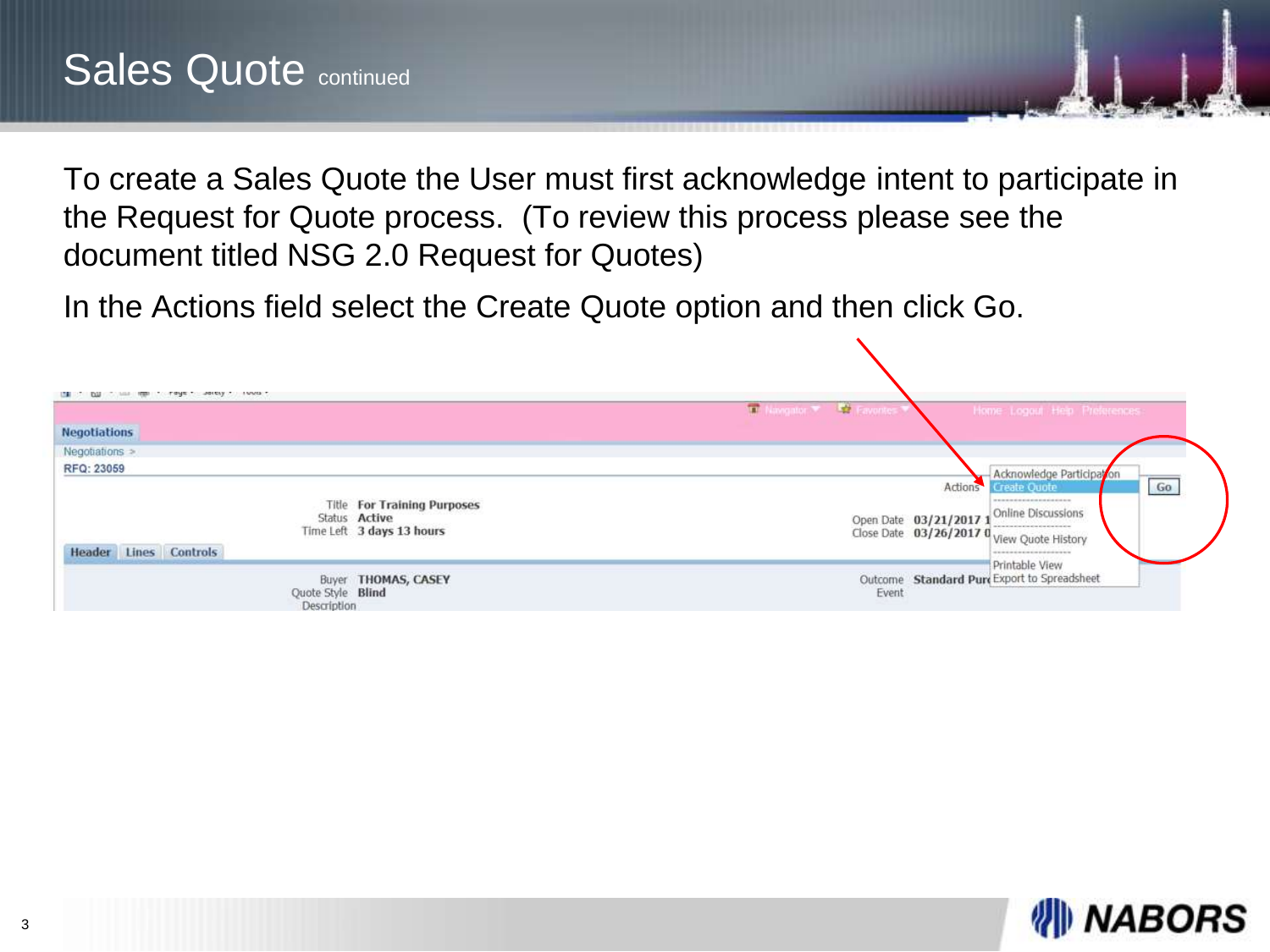The Header and Line tabs are now available for completion. Note that the Header has information that is pre-populated based on the User's Vendor Master Profile and the original RFQ. Please enter a Quote Valid Until date, an internal quote number if available (a copy of the quote can be added to the SQ under the Attachment section) and any notes to the Buyer that are necessary.

| <b>College Associates and Associates</b>                                                          |                                 | <b>TT Links America</b>               | <b>The Commission</b>                                                                       |            |          |
|---------------------------------------------------------------------------------------------------|---------------------------------|---------------------------------------|---------------------------------------------------------------------------------------------|------------|----------|
| <b>Negotiations</b>                                                                               |                                 |                                       |                                                                                             |            |          |
| Negotiations > RFQ 23059 >                                                                        |                                 |                                       |                                                                                             |            |          |
| Create Quote: 6008 (RFQ 23059)                                                                    |                                 |                                       |                                                                                             |            |          |
|                                                                                                   | Title For Training Purposes     | Cancel                                | View RFQ Quote By Spreadsheet<br>Time Lot 3 days 12 hours<br>Close Date 03/26/2017 00:00:00 | Save Draft | Continue |
| Header Lines                                                                                      |                                 |                                       |                                                                                             |            |          |
| RFQ Currency USD<br>Quote Currency USD<br>Price Precision                                         | Supplier AIRGAS INC             | Quote Valid Until<br>Reference Number | Excerplin: 03/22/2017)                                                                      |            |          |
|                                                                                                   | * Freight Terms PREPAID & ADDED | Note to Buyer                         |                                                                                             |            |          |
| * INCO Terms  ORIGIN                                                                              |                                 |                                       |                                                                                             |            |          |
| * Payment Terms STD                                                                               |                                 |                                       |                                                                                             |            |          |
| <b>Attachments</b>                                                                                |                                 |                                       |                                                                                             |            |          |
| and the American Constitution for Economist and the<br>the state in the company of the company of |                                 |                                       |                                                                                             |            |          |

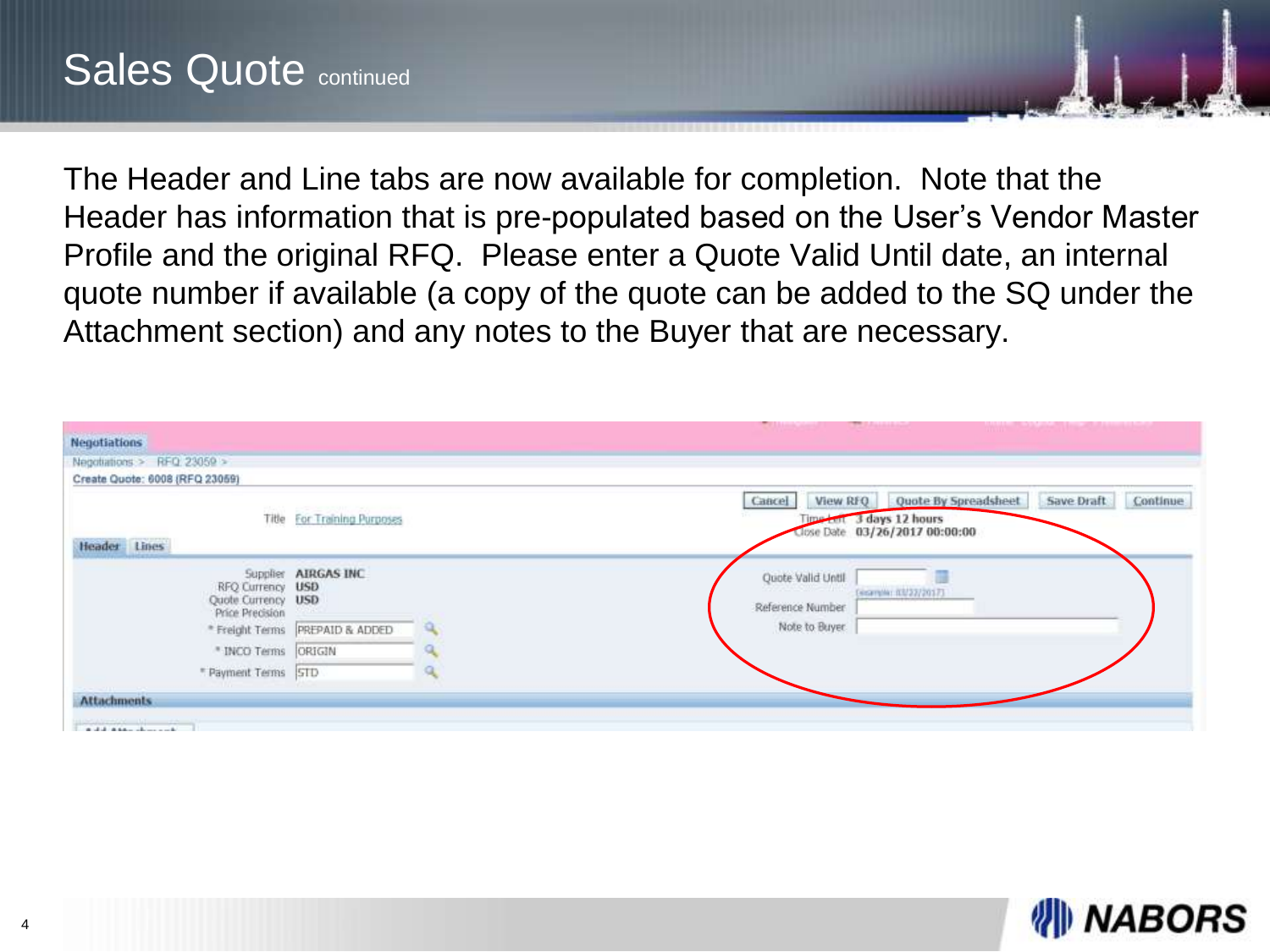It is recommended that you add a copy of any internal quote documents, if available. Adding an attachment can be done by selecting the Add Attachment button

| Header Lines       |                                                                              | Title For Training Purposes            |              |                                            |                                                        | Time Left 3 days 12 hours<br>Close Date 03/26/2017 00:00:00 |            |          |
|--------------------|------------------------------------------------------------------------------|----------------------------------------|--------------|--------------------------------------------|--------------------------------------------------------|-------------------------------------------------------------|------------|----------|
|                    | RFQ Currency USD<br>Quote Currency USD<br>Price Precision<br>* Freight Terms | Supplier AIRGAS INC<br>PREPAID & ADDED | $\mathbf{q}$ |                                            | Quote Valid Until<br>Reference Number<br>Note to Buyer | (example: 03/22/3017)                                       |            |          |
|                    | * INCO Terms ORIGIN                                                          |                                        |              |                                            |                                                        |                                                             |            |          |
|                    | * Payment Terms STD                                                          |                                        |              |                                            |                                                        |                                                             |            |          |
| <b>Attachments</b> |                                                                              |                                        |              |                                            |                                                        |                                                             |            |          |
| Add Attachment     |                                                                              |                                        |              |                                            |                                                        |                                                             |            |          |
| Title              | Type                                                                         | Descript on                            | Category     | Last Updated By                            | <b>Last Updated</b>                                    | Usage.                                                      | Update     | Delete   |
| No results found.  |                                                                              |                                        |              |                                            |                                                        |                                                             |            |          |
|                    |                                                                              |                                        |              |                                            |                                                        |                                                             |            |          |
|                    |                                                                              |                                        |              |                                            | View RFQ<br>Cancel                                     | Quote By Spreadsheet                                        | Save Draft | Continue |
|                    |                                                                              |                                        |              | Nagynotone Hamp, Lagyat Holn, Preferences. |                                                        |                                                             |            |          |

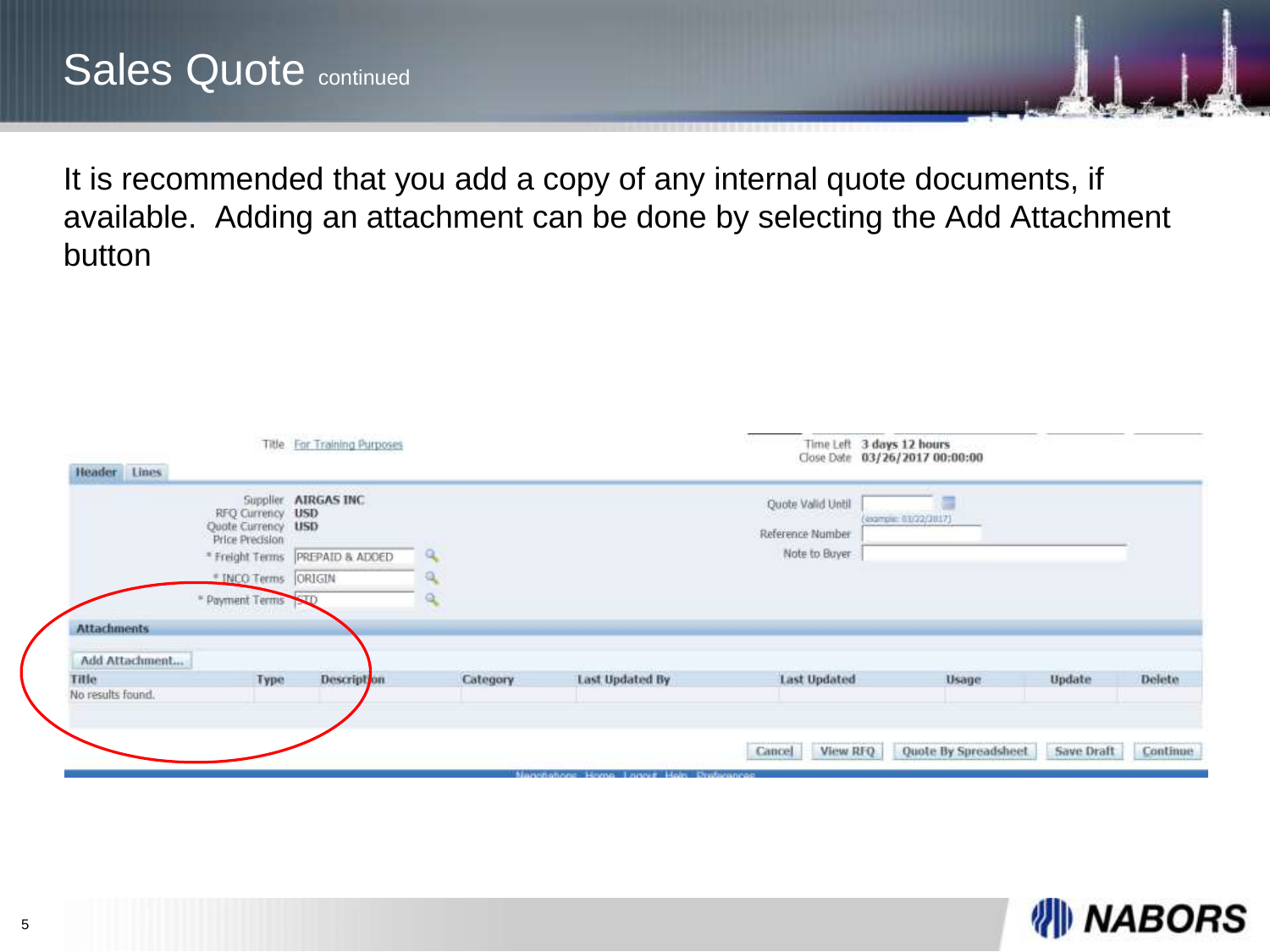To attach a file to the Sales Quote the User should have a PDF copy of the internal quote saved on their computer.

|                                                | Huader Lines               |                                                                                                              |                                                           |          |                                                                                                                   |                                                         | the total control of the state and the control control of the |        |        |
|------------------------------------------------|----------------------------|--------------------------------------------------------------------------------------------------------------|-----------------------------------------------------------|----------|-------------------------------------------------------------------------------------------------------------------|---------------------------------------------------------|---------------------------------------------------------------|--------|--------|
| The User should<br>select the Add              |                            | RFD Currency USD<br>Quote Currency USD<br>Price Precision<br>* INCO Terms DESTINATION<br>* Payment Terms 5TD | Supplier DNOW L.P.<br>* Freight Terms PREPAIL: & INCLUDED |          |                                                                                                                   | Quote Valid Lintil<br>Reference Number<br>Note to Buyer | (oceanic EUChMA) (7)                                          |        |        |
| Attachment                                     | <b>Attachments</b>         |                                                                                                              |                                                           |          |                                                                                                                   |                                                         |                                                               |        |        |
| button                                         | <b>Add Attachment</b>      |                                                                                                              |                                                           |          |                                                                                                                   |                                                         |                                                               |        |        |
|                                                | Filio<br>No results found. | Type                                                                                                         | Description                                               | Category | Last Updated By                                                                                                   | Last Updated                                            | Usage                                                         | Update | Delete |
| The User should<br>select the Browse<br>button |                            | <b>Define Attachment</b>                                                                                     | $Type \odot File\bigcirc URL\bigcap Text.$                |          | 3: 3: Fig. (1992) and some state surveyers surveyers and surface at an increased according to a consequent defect |                                                         | Browse                                                        |        |        |

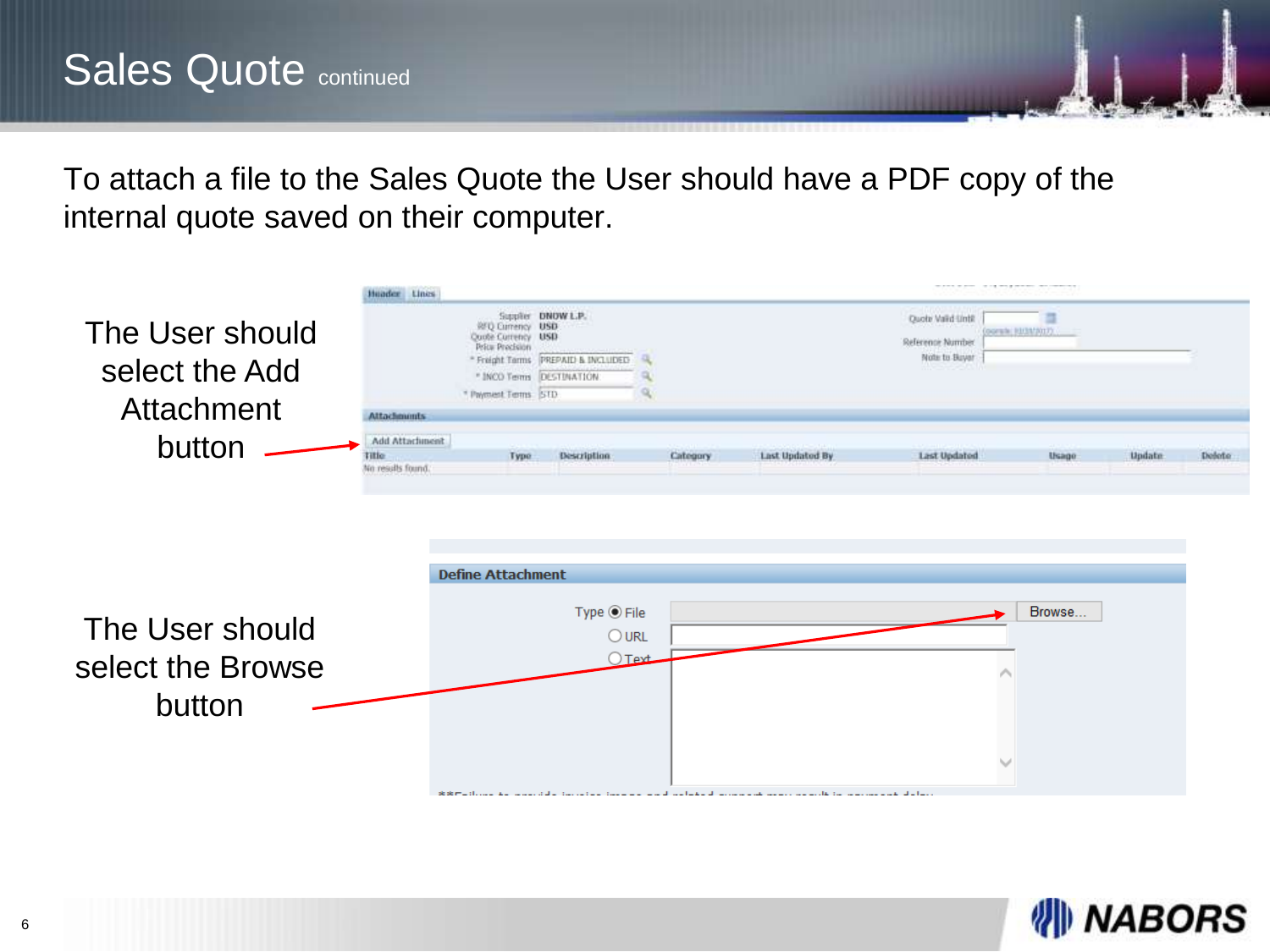# Sales Quote continued



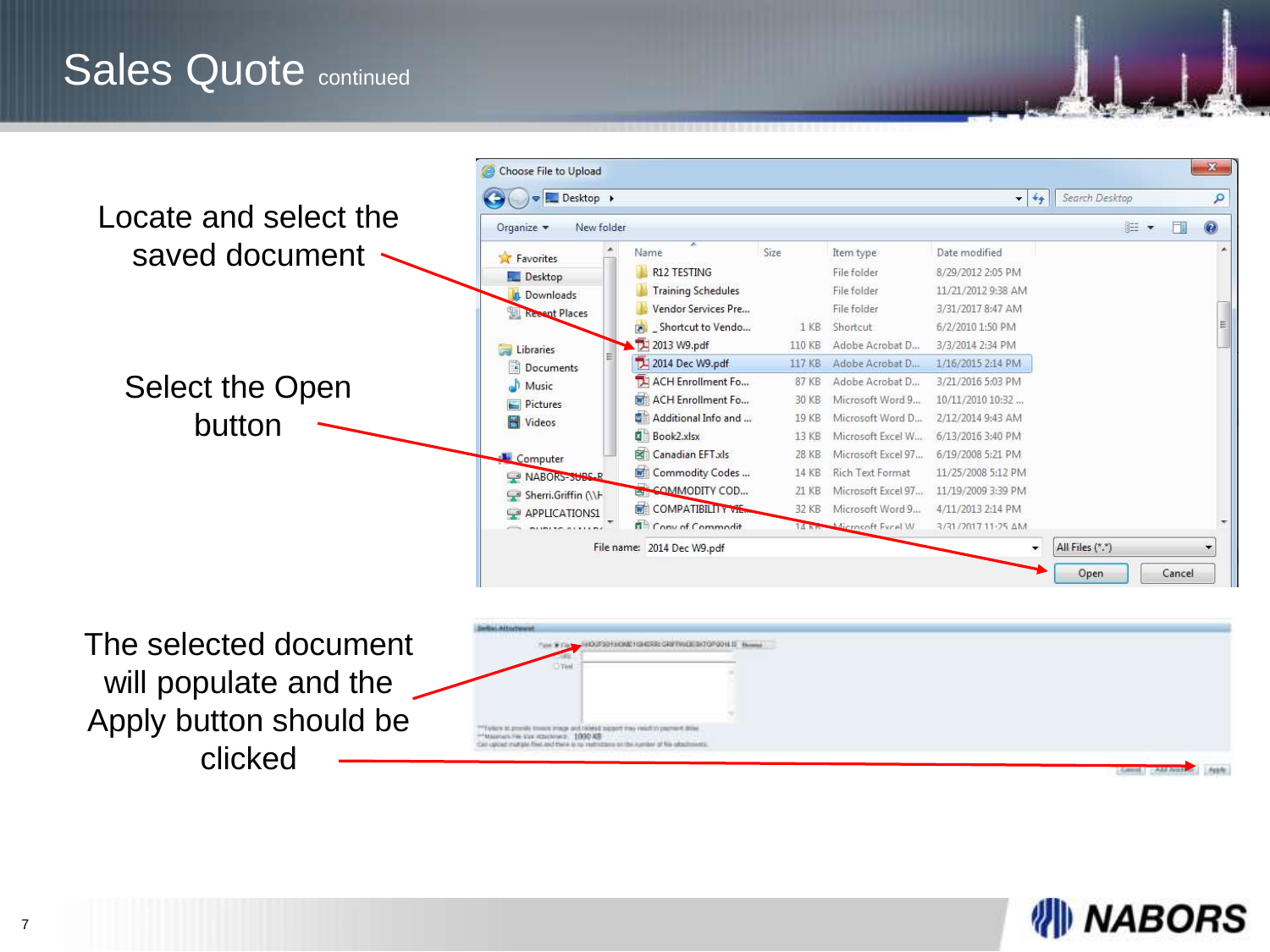Note: The SQ can be saved at any time during the process by selecting the Save Draft button on the right side of the page.

| Confirmation<br>VN 316373 Invoice.pdf attachment has been added successfully.             |                                                                                                                                  |
|-------------------------------------------------------------------------------------------|----------------------------------------------------------------------------------------------------------------------------------|
| Create Quote: 6008 (RFQ 23059)                                                            |                                                                                                                                  |
| Title For Training Purposes<br>일 년 100대 : 대표 100 명령 2011 일 사업 2010년 3월 20<br>Header Lines | View RFQ Quote By Spreadsheet<br>Save Draft<br>Continue<br>Cancel<br>Time Left 3 days 12 hours<br>Close Date 03/26/2017 00:80:00 |

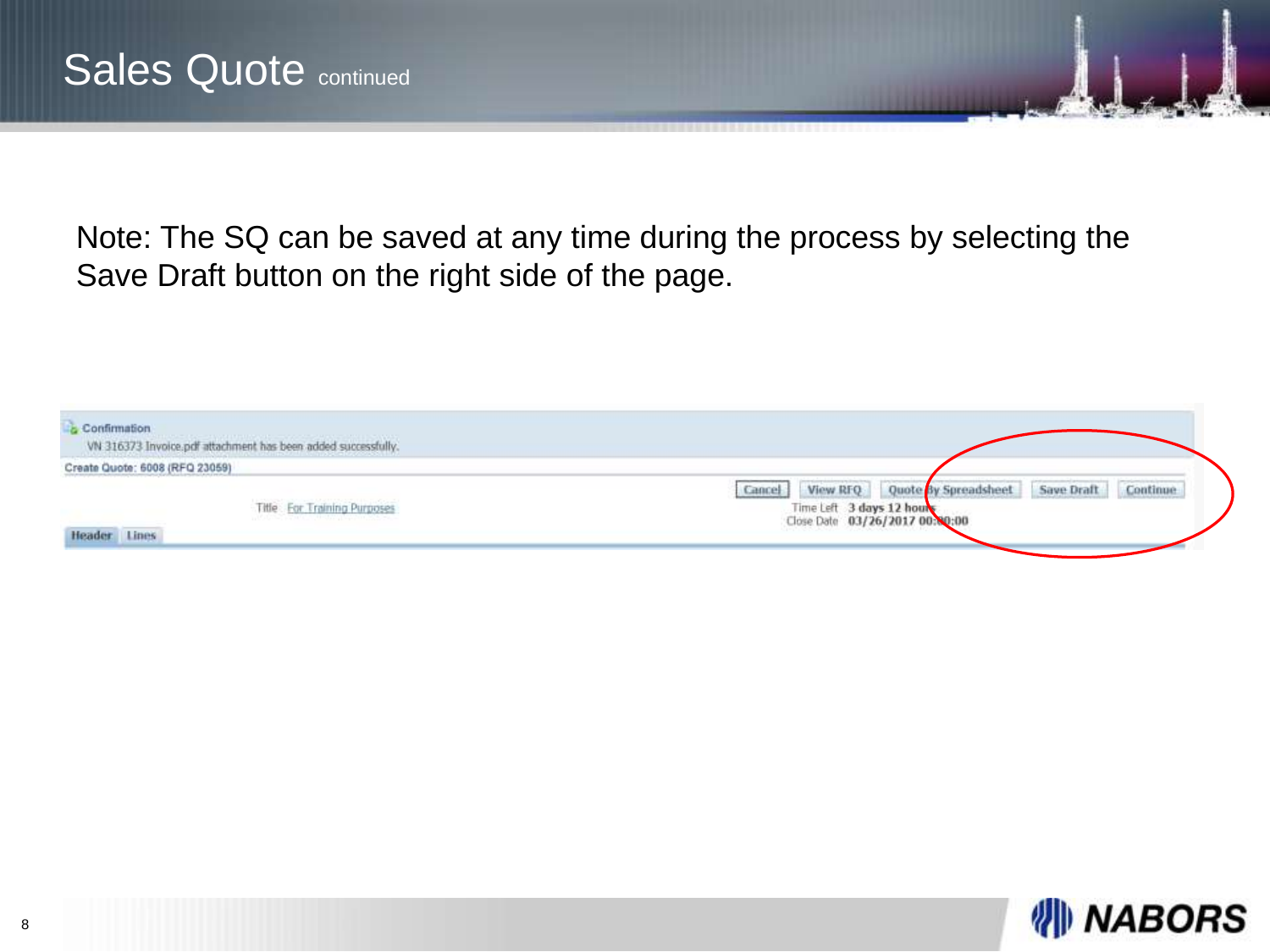#### The Lines tab requires the unit price and promise date be entered.

| <b>EMA CONTRACTOR</b>                                        |                                     |                             |                    |                     |                                           | <b>AND IN THE REAL PROPERTY AND</b>            |                                                        |                        |
|--------------------------------------------------------------|-------------------------------------|-----------------------------|--------------------|---------------------|-------------------------------------------|------------------------------------------------|--------------------------------------------------------|------------------------|
| <b>Negotiations</b>                                          |                                     |                             |                    |                     |                                           |                                                |                                                        |                        |
| Negotiations >                                               |                                     |                             |                    |                     |                                           |                                                |                                                        |                        |
| Create Quote: 6008 (RFQ 23059)                               |                                     |                             |                    |                     |                                           |                                                |                                                        |                        |
|                                                              |                                     | Title For Training Purposes |                    |                     |                                           | View RFQ<br>Cancel<br>Time Left 3 days 9 hours | Quote By Spreadsheet<br>Close Date 03/26/2017 00:00:00 | Save Draft<br>Continue |
| Header Lines                                                 |                                     |                             |                    |                     |                                           |                                                |                                                        |                        |
|                                                              | RFQ Currency USD<br>Price Precision |                             |                    |                     |                                           | Quote Currence USD                             |                                                        |                        |
| Line                                                         |                                     | <b>Update Ship-To</b>       | <b>Start Price</b> | <b>Target Price</b> | <b>Quote Price Unit</b>                   | <b>Target Quantity</b>                         | <b>Quote Quantity Promised Date</b>                    | <b>OEM Number</b>      |
| 1 UNION HAMMER FIG  @                                        |                                     | 102-C STREET                |                    |                     | EACH                                      |                                                | 20                                                     |                        |
| Indicates more information requested. Click the Update Icon. |                                     |                             |                    |                     |                                           |                                                |                                                        |                        |
|                                                              |                                     |                             |                    |                     |                                           |                                                |                                                        |                        |
|                                                              |                                     |                             |                    |                     |                                           | View RFQ<br>Cancel                             | Quote by Surpadchnot                                   | Continue               |
|                                                              |                                     |                             |                    |                     | Negotiations Home Logout Help Preferences |                                                |                                                        |                        |

In addition, when there is a red target  $\bullet$  noted, further information on the item is required. Select the update icon update to complete the required fields.

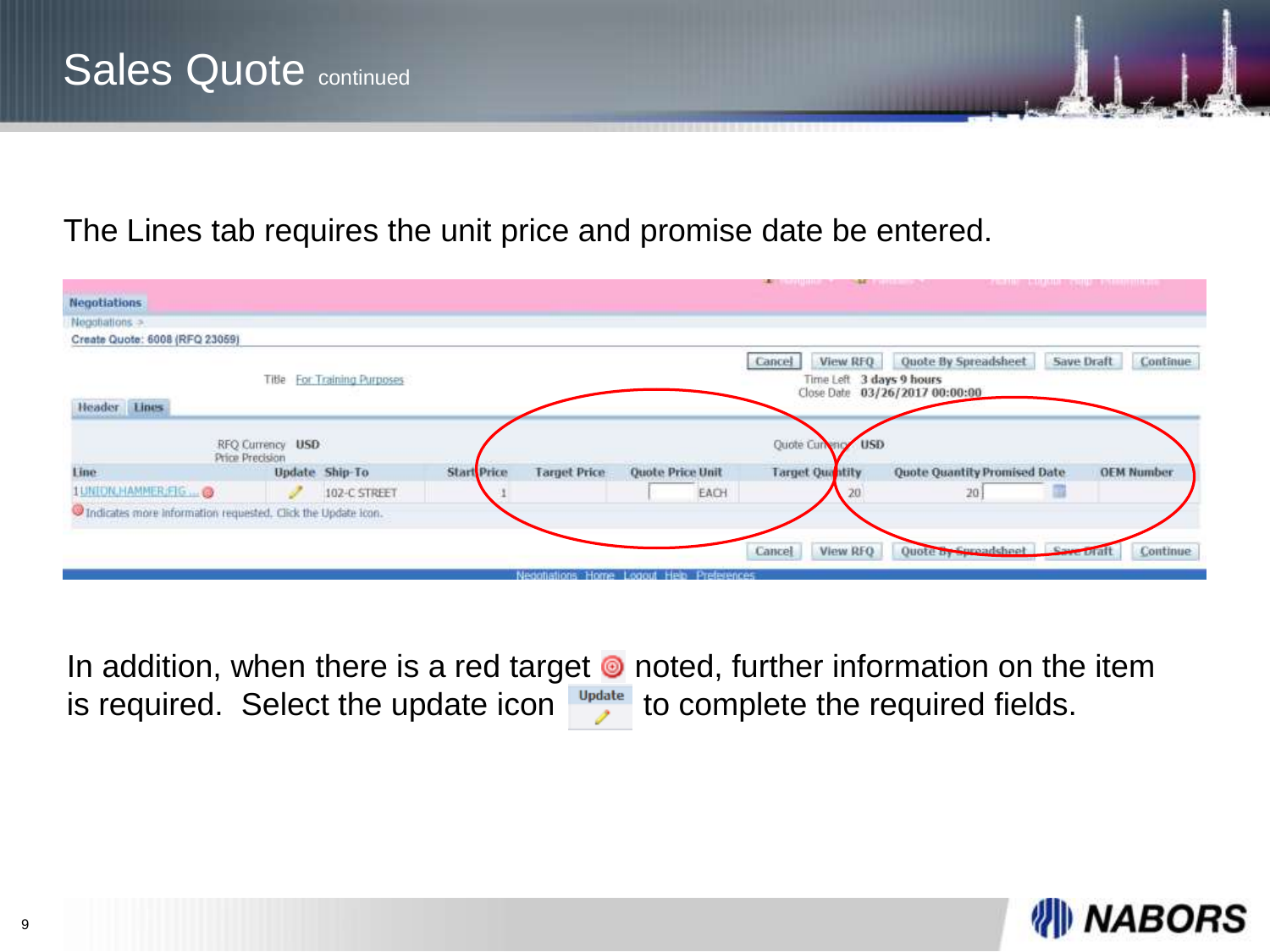# Sales Quote continued

| <b>Negotiations</b> |                                                                                                |                                                                                    |                     |                                                                                                                                                                                                     |
|---------------------|------------------------------------------------------------------------------------------------|------------------------------------------------------------------------------------|---------------------|-----------------------------------------------------------------------------------------------------------------------------------------------------------------------------------------------------|
|                     | Create Quote 6008: Line 1 (RFQ 23059)                                                          |                                                                                    |                     |                                                                                                                                                                                                     |
|                     | Start Price 1<br><b>Target Price</b><br>Quote Price<br>Target Quantity 20<br>Quote Quantity 20 | Description UNION, HAMMER; FIG 602, 9000PSI; CONN THREADED; SZ<br>1IN<br>Unit EACH |                     | Save Draft<br>Apply<br>Cancel<br>Close Date 03/26/2017 00:00:00<br>Quote Currency USD<br>Ship-To 102-C STREET<br>Need-By Date 03/27/2017 16:29:10 to 03/31/2017 16:29:14<br>Promised Date 03/31/201 |
| Pay Items           |                                                                                                |                                                                                    |                     |                                                                                                                                                                                                     |
| <b>Attributes</b>   | TIP Total pay item amount must add up to the line amount.                                      |                                                                                    |                     |                                                                                                                                                                                                     |
| Group               | Attribute                                                                                      | <b>Attribute Type</b>                                                              | <b>Target Value</b> | Quote Value                                                                                                                                                                                         |
| General             | OEM Manufacturer                                                                               | Required                                                                           |                     | $\mathbf{Q}$<br>A AND A MANUFACTURING                                                                                                                                                               |
| General             | OEM Part Number                                                                                | Required                                                                           |                     | laaaa<br>×<br>$\sim$<br>22222                                                                                                                                                                       |
| General             | Supplier Item                                                                                  | Regulred                                                                           |                     | $\mathcal{N}$<br>$\vee$                                                                                                                                                                             |
| General             | Country of Origin                                                                              | Required                                                                           |                     | UNITED STATES                                                                                                                                                                                       |
| General             | Shipping Location                                                                              | Optional                                                                           |                     | ×<br>$\sim$                                                                                                                                                                                         |
|                     |                                                                                                |                                                                                    |                     | ×                                                                                                                                                                                                   |

Once the required fields have been completed select the Apply option on the right hand side of the page. When finished select the Continue option to be routed to the Review and Submit page.